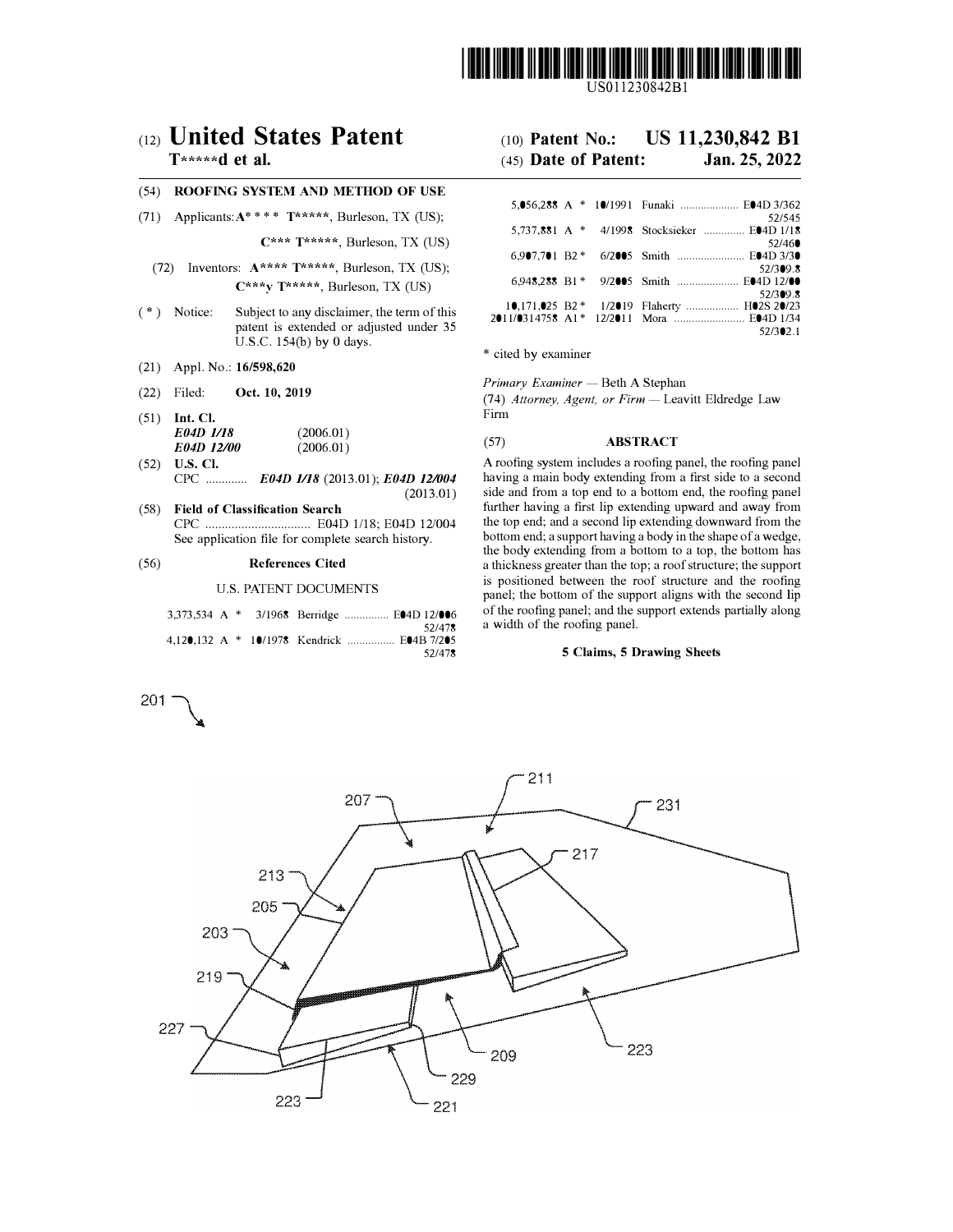$101<sup>2</sup>$ 



 $Fig. 1$ (Prior Art)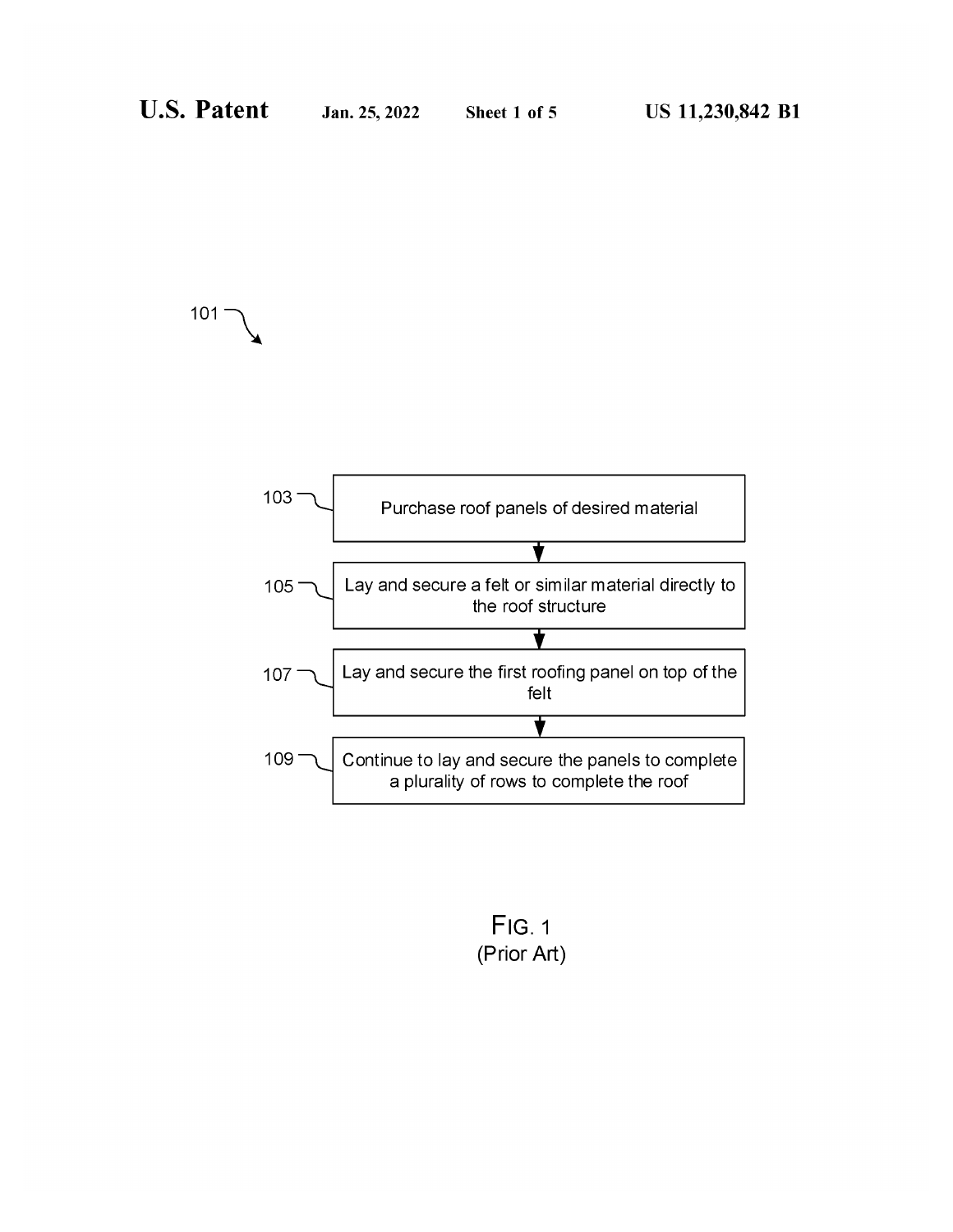

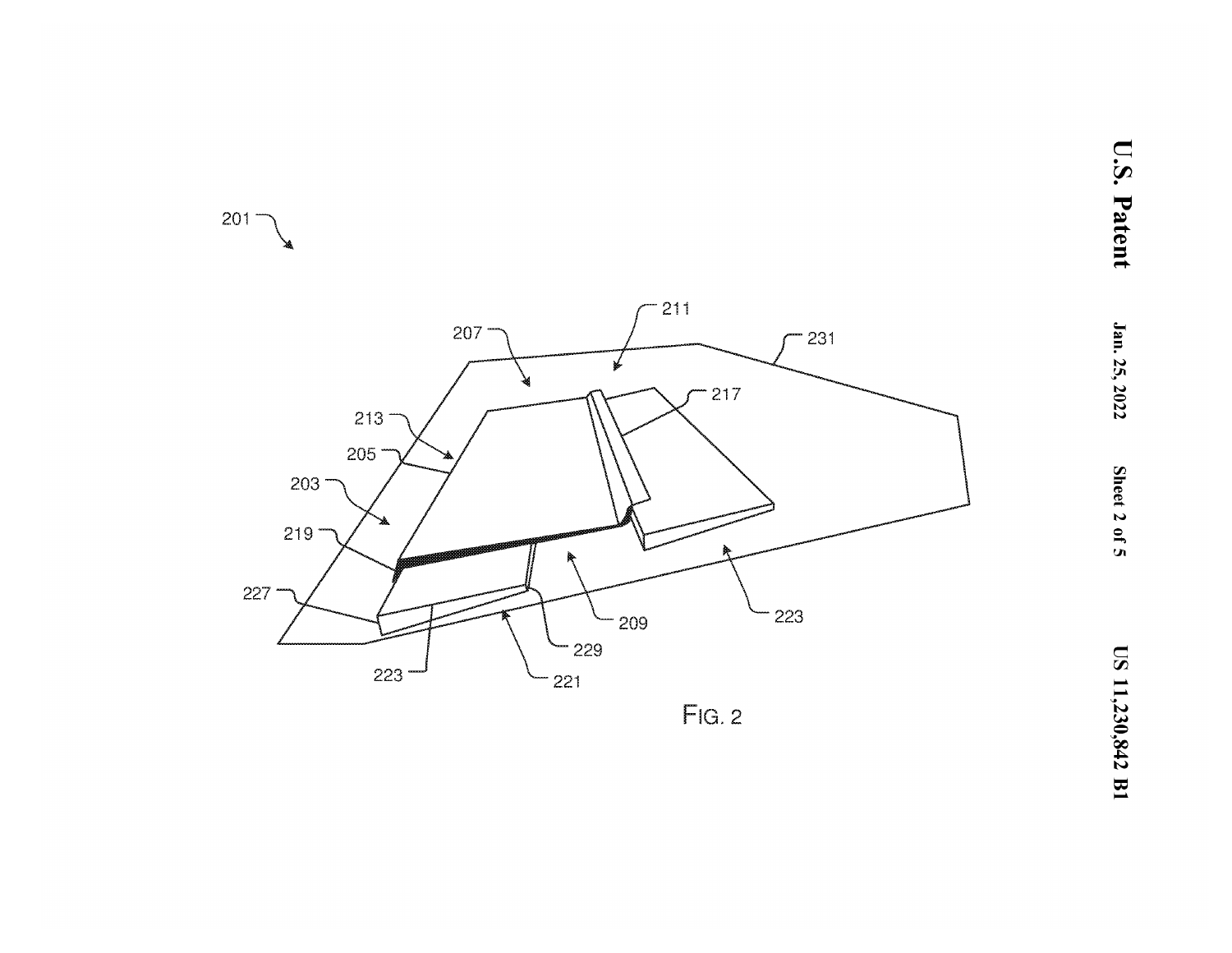

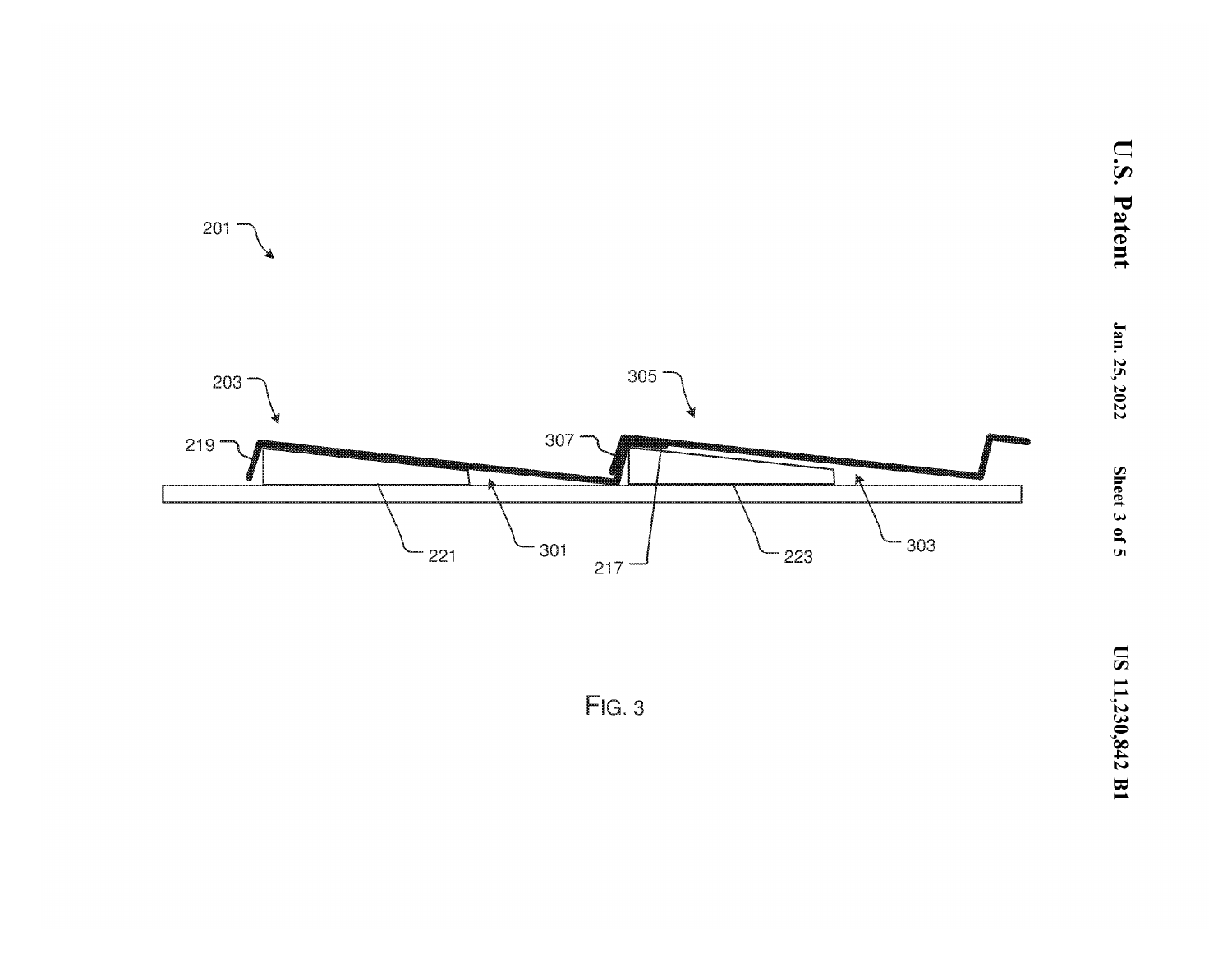

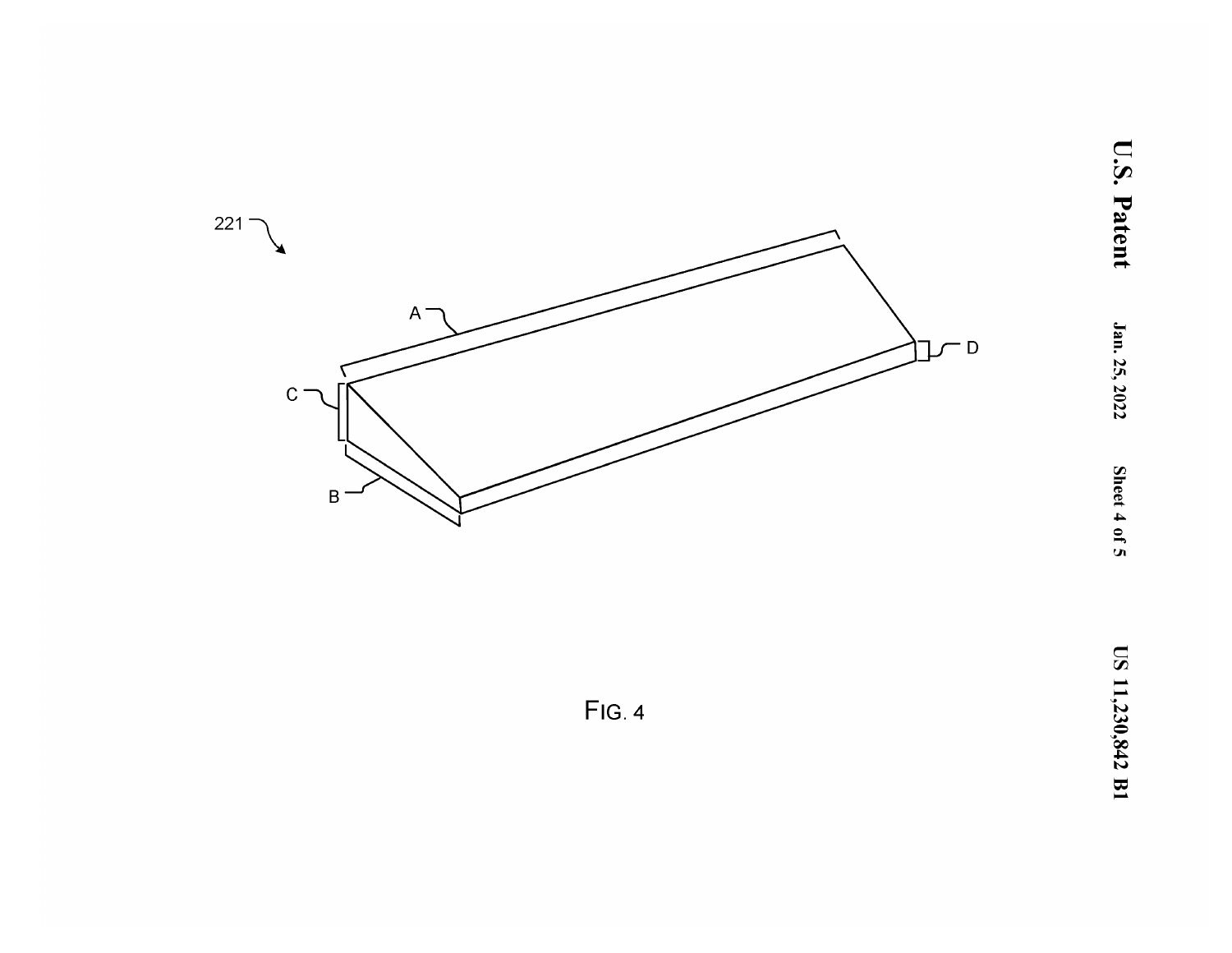501

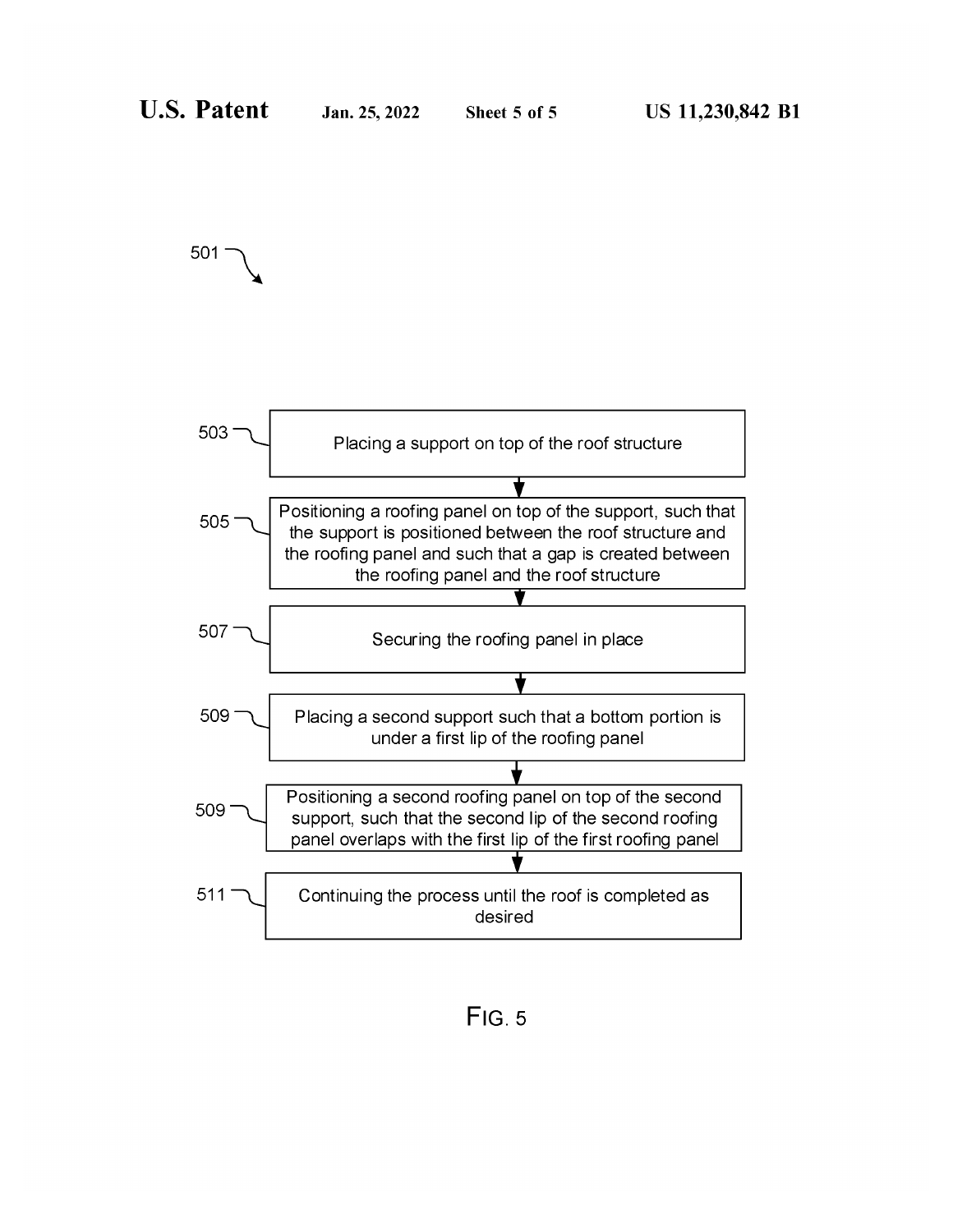$\overline{\phantom{a}}$ 

## ROOFING SYSTEM AND METHOD OF USE

## **BACKGROUND**

## 1. Field of the Invention

The present invention relates generally to roofing systems and methods of building the same, and more specifically, to a roofing system that utilizes wedge-shaped supports to prevent damage to roofing panels and further provides for 10 insulation.

## 2. Description of Related Art

Roofing systems are well known in the art and are 15 effective means to build a roof or modify a roof of an existing building. For example, FIG. 1 depicts a flowchart 101 of a conventional method, wherein a plurality of roofing panels is purchased, as shown with box  $103$ . The builder will then proceed to lay out a bottom layer, that may be com- 20 posed of felt or similar material, as shown with box 105. Then the builder will lay out and secure the plurality of panels into a plurality of rows to build the roof, as shown with boxes 107, 109. It should be appreciated that there are many modifications of conventional systems, however, there 25 is always room for improvement in materials, and design features, these improvements being directed to improving efficiency in the build, reducing cost, improving insulation, or further to improve durability.

Accordingly, it is an object of the present invention to 30 provide a roofing system that utilizes durable roofing panels and provides for an addition of a support that helps ensure that the roofing panels are aesthetically protected and further provides for efficient insulation associated with the roof.

Accordingly, although great strides have been made in the 35 area of roofing systems, many shortcomings remain.

#### DESCRIPTION OF THE DRAWINGS

The novel features believed characteristic of the embodi- 40 ments of the present application are set forth in the appended claims. However, the embodiments themselves, as well as a preferred mode of use, and further objectives and advantages thereof, will best be understood by reference to the following detailed description when read in conjunction with the 45 accompanying drawings, wherein:

FIG. 1 is a flowchart of a common roof installation method:

FIG. 2 is an isometric view of a roofing system in accordance with a preferred embodiment of the present 50 application;

FIG. 3 is a side view of the roofing system of FIG. 2;

FIG. 4 is an isometric view of a preferred embodiment of a support of FIG. 2; and

FIG. 5 is a flowchart of a method of use of the system of 55 FIG. 2.

While the system and method of use of the present application is susceptible to various modifications and alternative forms, specific embodiments thereof have been shown by way of example in the drawings and are herein 60 described in detail. It should be understood, however, that the description herein of specific embodiments is not intended to limit the invention to the particular embodiment disclosed, but on the contrary, the intention is to cover all modifications, equivalents, and alternatives falling within 65 the spirit and scope of the present application as defined by the appended claims.

## DETAILED DESCRIPTION OF THE PREFERRED EMBODIMENT

Illustrative embodiments of the system and method of use of the present application are provided below. It will of course be appreciated that in the development of any actual embodiment, numerous implementation-specific decisions will be made to achieve the developer's specific goals, such as compliance with system-related and business-related constraints, which will vary from one implementation to another. Moreover, it will be appreciated that such a development effort might be complex and time-consuming, but would nevertheless be a routine undertaking for those of ordinary skill in the art having the benefit of this disclosure.

The system and method of use in accordance with the present application overcomes one or more of the abovediscussed problems commonly associated with conventional roofing systems. Specifically, the present invention provides for a roofing system that utilizes a support that provides for improved insulation and installation of roofing panels. This and other unique features of the system and method of use are discussed below and illustrated in the accompanying drawings.

The system and method of use will be understood, both as to its structure and operation, from the accompanying drawings, taken in conjunction with the accompanying description. Several embodiments of the system are presented herein. It should be understood that various components, parts, and features of the different embodiments may be combined together and/or interchanged with one another, all of which are within the scope of the present application, even though not all variations and particular embodiments are shown in the drawings. It should also be understood that the mixing and matching of features, elements, and/or functions between various embodiments is expressly contemplated herein so that one of ordinary skill in the art would appreciate from this disclosure that the features, elements, and/or functions of one embodiment may be incorporated into another embodiment as appropriate, unless described otherwise.

The preferred embodiment herein described is not intended to be exhaustive or to limit the invention to the precise form disclosed. It is chosen and described to explain the principles of the invention and its application and practical use to enable others skilled in the art to follow its teachings.

Referring now to the drawings wherein like reference characters identify corresponding or similar elements throughout the several views, FIG. 2 depicts an isometric view of a roofing system 201 in accordance with a preferred embodiment of the present application. It will be appreciated that system 201 overcomes one or more of the above-listed problems commonly associated with conventional roofing systems.

In the contemplated embodiment, system 201 includes one or more roofing panels 203, the roofing panel having a main body 205 extending from a first side 207 to a second side 209 and from a top end 211 to a bottom end 213. As shown, the roofing panel further includes a first lip 217 extending upward and away from the top end, and a second lip 219 extending downward from the bottom end.

System 201 further includes one or more supports 221, 223 having a body 225 in the shape of a wedge, the body extending from a bottom 227 to a top 229, wherein the bottom has a thickness greater than the top.

The supports  $221$ ,  $223$  are configured to be positioned on top of a roof structure 231, wherein the bottom of the support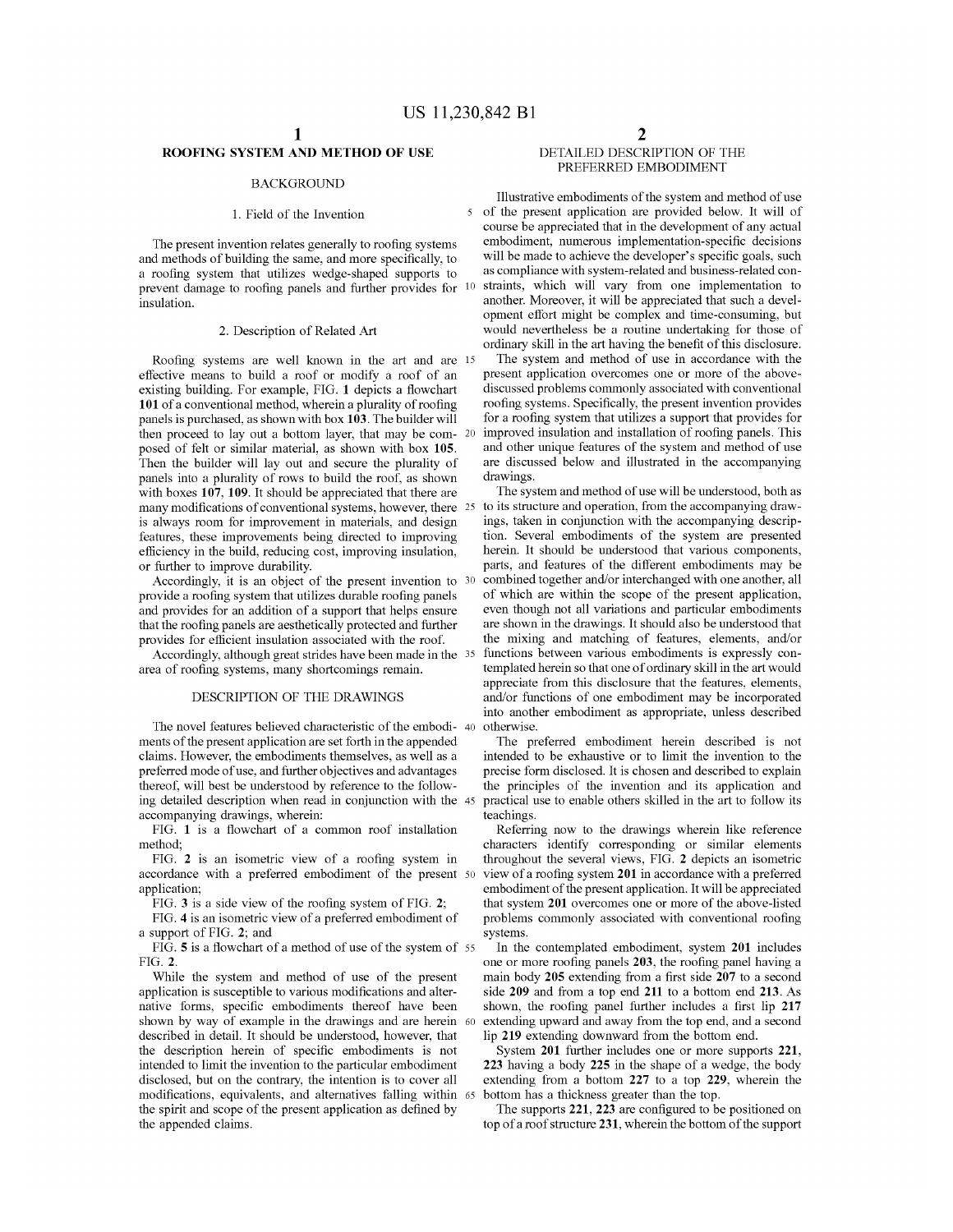aligns with the second lip of the roofing panel, and wherein the support extends partially along a width of the roofing panel.

As best shown in FIG. 3, it should be appreciated that the extending of the support only partially the width of the panel can provide for benefits over the prior art, namely this allows for a gap 301, 303 to be created between the panels 203, 305 and the roof structure 231, wherein the gap helps the roofing system achieve an ambient temperature by creating a pocket where air enters on top of the foam but under the panel, 10 thereby allowing for heated air to ventilate without penetrating into the attic/building.

The configuration of the supports 221, 223 under the panels 203, 305 is also best shown in FIG. 3, wherein the first panel 203 is secured such that second lip 219 secures 15 over the bottom of the first support. The first lip 217 secured over the bottom of the second support 223, and the second lip 307 of the second panel 305 securing over the first lip of the first panel, thereby overlapping the panels. The user can secure the panels in place through any desirable means. 20

It should be appreciated that one of the unique features believed characteristic of the present application is the configuration of the supports and panels, wherein the supports fill in part of a gap created between the panels and the roof structure. This allows for workers to step on the panels 25 without damaging the panels. Further, this provides for improve insulation through an economical design. It should be appreciated that the materials of the panels can vary, however, in the preferred embodiment the panels are primarily composed of one or more metals.  $30$ 

In FIG. 4, an isometric view of a support 221 is shown. It should be appreciated that the dimensions can vary, however in one embodiment the support 221 is approximately 49 inches long (A), 71/2 inches wide (B), 1 inch deep at the bottom  $(C)$ , and  $\frac{1}{4}$  inch deep at the top  $(D)$ . It should 35 further be appreciated that the support 221 can vary in materials, however, in the preferred embodiment the support is composed of 1.5 lb density CNC hotwired polystyrene.

In FIG. 5, a flowchart 501 depicts a method of use of system 201. During use, the builder/worker will place a first 40 support on top of a roof structure and underneath a first roofing panels, as shown with boxes 503, 505. In this configuration, there is a gap created between the panel and the roof structure, which allows for improve insulation and airflow. The builder/worker will then proceed to secure the 45 roofing panel in place and moves on to the second support and panel, wherein the second support is positioned under a top portion of the first panel and under a bottom portion of the second panel, as shown with boxes 507, 509. The user can continue this process until the roof project is completed, 50 as shown with box 511.

The particular embodiments disclosed above are illustrative only, as the embodiments may be modified and practiced in different but equivalent manners apparent to those skilled in the art having the benefit of the teachings herein. 55 It is therefore evident that the particular embodiments disclosed above may be altered or modified, and all such variations are considered within the scope and spirit of the application. Accordingly, the protection sought herein is as set forth in the description. Although the present embodi- 60 ments are shown above, they are not limited to just these embodiments, but are amenable to various changes and modifications without departing from the spirit thereof.

- What is claimed is:
- 1. A roofing system, comprising:
- a first and a second roofing panel, each of the roofing panels having:
- a main body extending from a first side to a second side and from a top end to a bottom end, the top end and the bottom end forming a body width therebetween, the roofing panel further having:
- a bottom surface;
- a first lip extending upward and away from the top end; and
- a second lip extending downward from the bottom end; and
- a support having a body in the shape of a wedge, the body extending from a bottom edge to a top edge, wherein the bottom edge has a thickness greater than a thickness of the top edge, the top edge and the bottom edge forming a support width therebetween, the body width is greater than the support width, the support is composed of 1.5 lb density hotwired polystyrene;
- the system further comprising:
- a roof structure having a surface; and
- a gap formed in the width direction between the bottom surface of the main body, the top end of the main body, the surface of the roof structure, and the top edge of the support:
- wherein a portion of the first lip of the first panel rests on and is supported by the bottom edge and a top surface of the support of the second panel,
- wherein the bottom end of the main body of the second panel is supported on the portion of the first lip of the first panel.
- wherein the support is positioned between the roof structure and the roofing panel, the support rests on the surface of the roof structure; and
- wherein the support is approximately 49 inches long,  $7\frac{1}{2}$ inches wide, 1 inch deep at the bottom, and 4 inch deep at a top.

2. A method of installing a roof, the method comprising: providing the system of claim 1;

placing the support on top of the roof structure, the support having a body in the shape of a wedge, the body extending from the bottom edge to the top edge, wherein the bottom edge has a thickness greater than the top edge:

positioning the roofing panel on top of the support, the roofing panel having the main body extending from the first side to the second side and from the top end to the bottom end, the roofing panel further having the first lip extending upward and away from the top end, and the second lip extending downward from the bottom end; securing the roofing panel in place; and

- forming the gap by the bottom surface of the main body, the top edge of the support, and the surface of the roof structure
- wherein the bottom of the support aligns with the second lip of the roofing panel; and
- wherein the support extends partially along a width of the roofing panel.

3. The method of claim 2, further comprising:

- placing a second support with a bottom portion under the first lip of the roofing panel;
- wherein a body of the second support extends away from the roofing panel.

4. The method of claim 3, further comprising:

65

positioning a second roofing panel on top of the second support, such that a second lip of the second roofing panel is positioned over the first lip of the roofing panel.